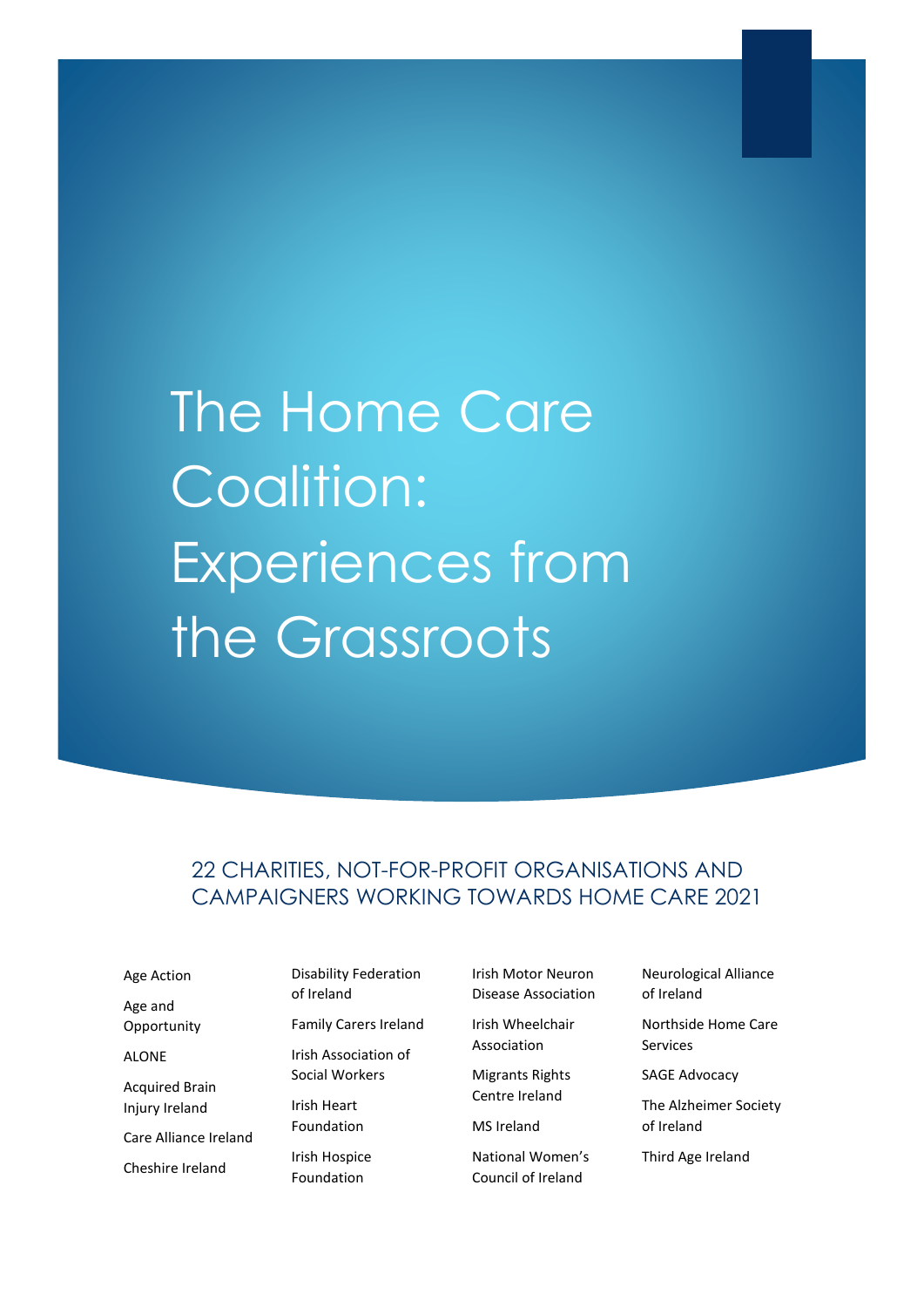# The Home Care Coalition: experiences from the grassroots

The Home Care Coalition is a group of 22 charities, not-for-profit organisations and campaigners, established with the aim of ensuring the implementation of an adequately-resourced, personcentred statutory home care scheme with equality of access and availability across the country.

From our work on the ground, the Coalition sees the monumental challenges being faced by older people and people with disabilities in accessing the essential home care they require, as well as the difficulties being faced by those employed as home care workers and unpaid family carers. Although it has been reiterated on multiple occasions that there has been no 'freeze' of home care in any area, this has not been our experience, nor is it what we have been hearing from our client bases. At best, home care services are being maintained at the previous year's level, and at worst they are being frozen to the extent that those assessed as needing home support cannot access help. We know that widely, those assessed as needing home care are being placed on waiting lists, without knowing when to expect a service.

Recent media reports have confirmed what we have seen through our work that access to home care packages is limited, that waiting lists and times are continuing to lengthen, and that discharge from hospital is the primary means of access to home care, to the detriment of those living at home. Other issues with the current home care system include, but are not limited to, the under-resourcing of home care workers, insufficient standards and quality systems, insufficient training for staff, an exclusively task-centred approach to home care, inadequate safeguarding and monitoring, and inconsistencies across CHO areas in terms of prioritisation, access and assessment processes, reporting, and waiting list management.

The Home Care Coalition also note that the shortfall in home care provision is resulting in delayed discharges from hospital settings and are impacting on waiting times in Accident and Emergency departments, despite priority being given to applications from acute hospitals to facilitate discharges. In one large urban hospital, 14 patients who no longer require acute hospital care continue to await funding for packages to support their discharge home. The same hospital continues to experience long delays in their Emergency Department due to lack of available beds on wards. This pattern is replicated nationally. Acute hospital requirements are growing (see Appendix 1) and this is resulting in both an increase in wait times for community applications and delays in discharge for patients no longer requiring acute hospital care.

The Coalition believes that the current situation is unacceptable and unsustainable for the thousands of people being affected by these issues. While the Coalition is aware of and is working to support the Department of Health in the development of a statutory scheme to be introduced in 2021, people cannot wait until 2021 to receive the care they need. The Coalition aims to raise awareness and to drive sustained public discourse in order to compel policy makers to ensure that increased home care provision is delivered to keep pace with increased demographic pressures and to ensure that everyone can receive the high quality care they need.

It is vital that funding for home care packages is made available in the community and to support discharge and enablement services. **An investment of €110 million is required in Budget 2020 to meet demand for home care.** With this document we hope to amplify the voices of those people whose lives are currently being affected by the scheme and to urge that action is taken.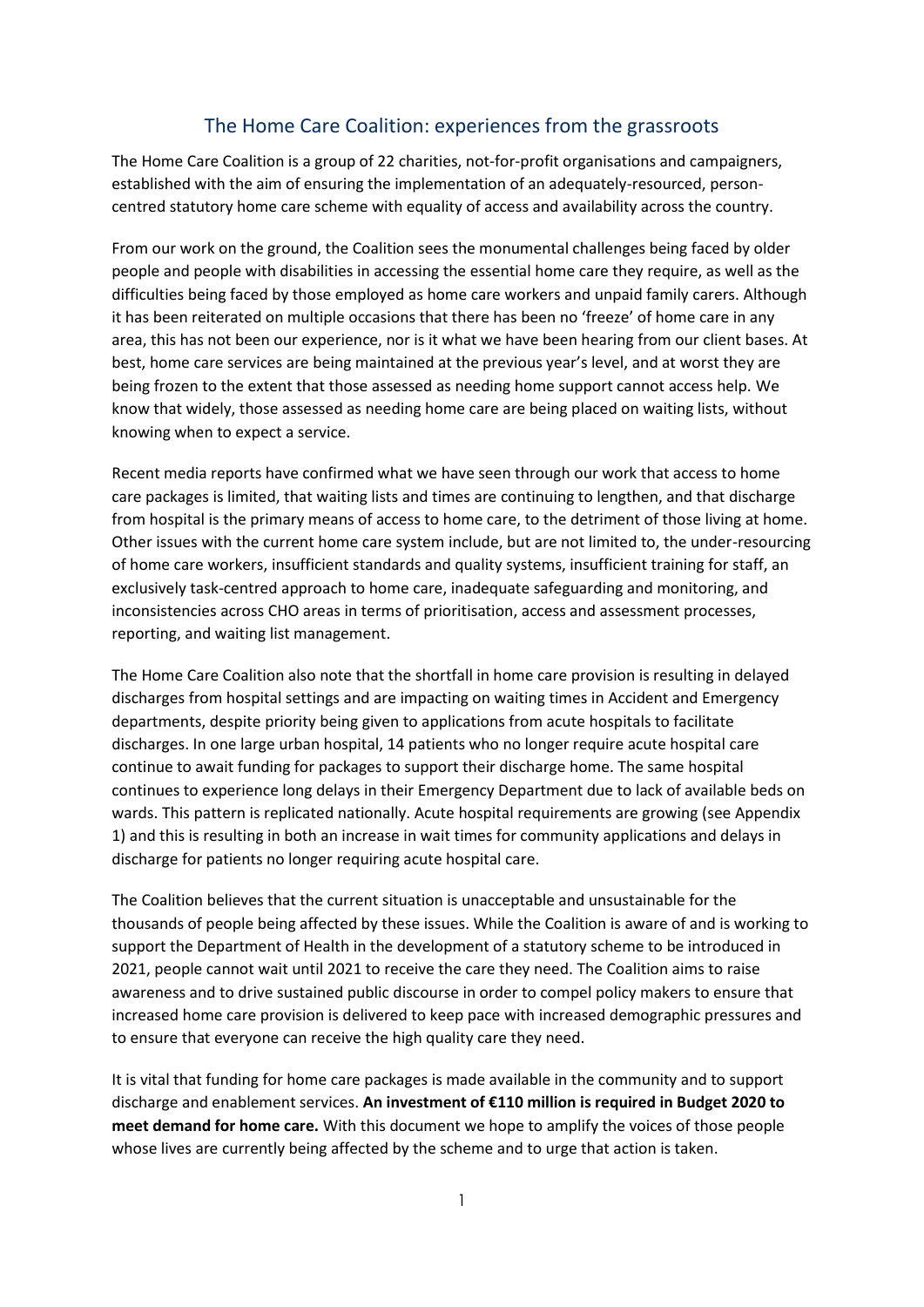# The Home Care Coalition's experiences of the Home Support Service

Members of the Home Care Coalition range from NGOs working with older people and people with disabilities and long-term illnesses, to organisations working directly with carers, to groups working in the primary care sector. As a result we have an insight of how the current situation with home care is impacting on recipients of Home Support services, their families, home care workers and on a broader level, the primary healthcare system. Due to budget restraints, the Home Care Coalition understand that restrictions have been implemented on the Home Support Service across CHO areas, including:

- CHO 4 has been told there is no funding for new packages until the end of November. Difficulties accessing home care packages were not evident in this CHO area until recently.
- CHO 1 are not allowed to recycle packages.
- CHO 9 is under pressure with only very urgent cases being allocated home care.
- CHO 8 are not taking on new clients, only palliative care and people with paraplegia. In CHO 8 it is also noted that the home support service is not covering annual leave of home support workers which it had previously done, resulting in short notice period to the client and requirement for client to pay privately for care to cover annual leave.

Older people and people with disabilities are experiencing extreme difficulties in accessing home care, and where packages are provided, often do not receive consistent, high-quality care of the nature they require. Our experiences show:

- There is inequality and inconsistency of provision and availability of home care packages across geographical areas. Funding difficulties in some areas have resulted in home care becoming more of a 'postcode lottery' than ever before. This is supported by the recent ESRI report that points to geographical imbalances in the provision of primary health and social services. It is now almost impossible in many areas to be granted a home care package unless the person is being discharged from hospital, and even then there are often significant delays. There is a lack of transparency and consistency regarding assessment of a person's needs and eligibility for home support across CHO areas.
- The lack of legal clarity regarding the State's obligation to provide care to our older and disabled population mean that families are increasingly filling the deficits in care provision. Ireland's 375,000 family carers are the largest providers of care, with 80 percent of care required by older people and those with care needs provided by family members.
- The lack of qualified home care workers is impacting on the provision of home support services, and despite the reported lack of workers for the sector there is no indication of a plan to increase the workforce. In spite of this shortage, a recent review by the Department of Business, Enterprise, and Innovation has not recommended the changing of VISA requirements for non-EU applicants, despite receiving evidenced recommendations from members of this Coalition in 2018. Availability of care workers is particularly insufficient in remote areas, due to many agencies not being funded to pay mileage. The current system for funding Home Care Packages in Ireland disadvantages care workers employed by non-HSE agencies many of whom continue to work off If-and-When contracts, work unsociable hours and are not reimbursed for all travel costs as the HSE do not afford these payments to non-HSE workers.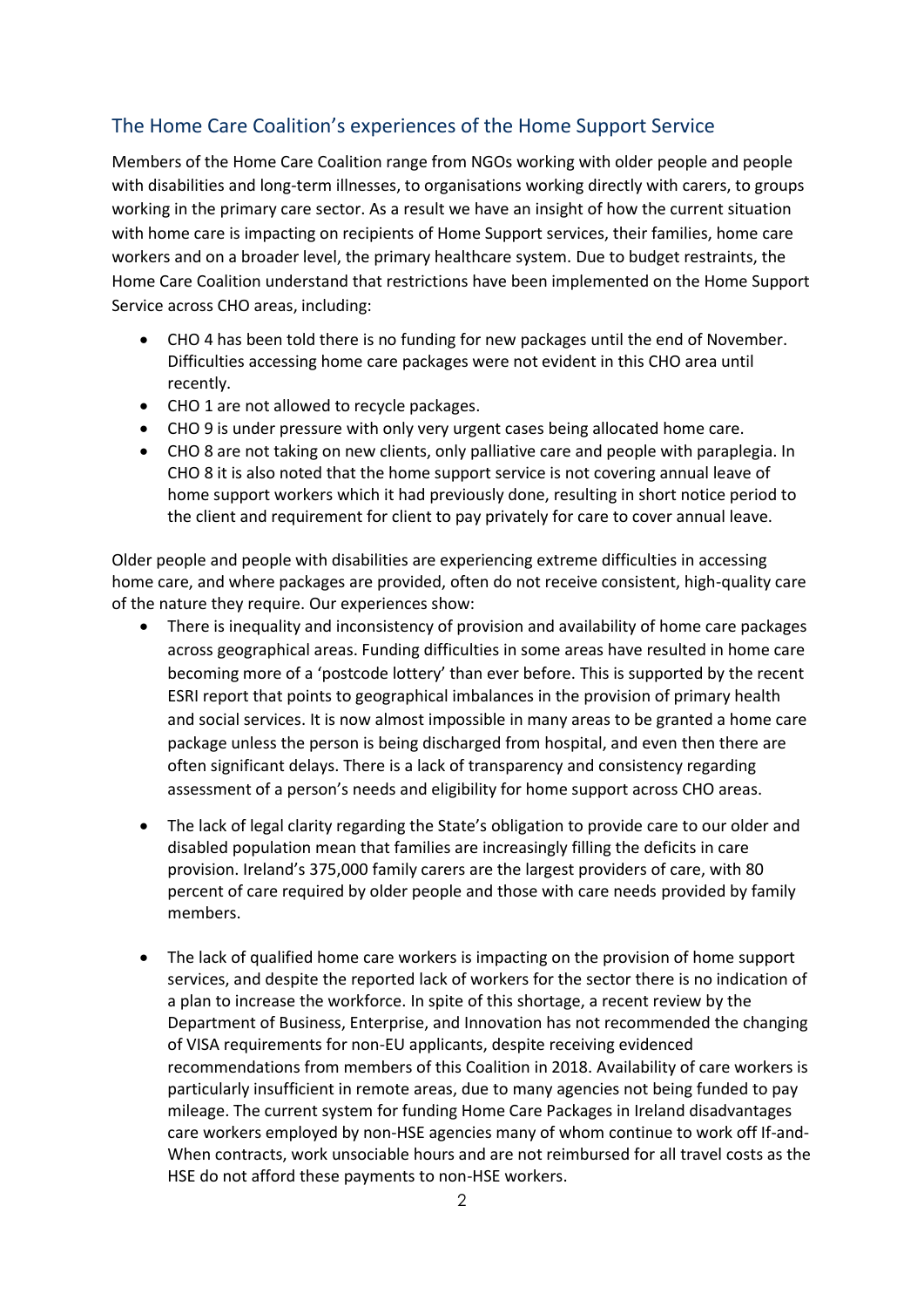- Extensive waiting lists result in the length of time from applying for a homecare package to the carer actually starting being too long, particularly where a person is in urgent need. Where packages are approved and put in place, inadequate hours are being provided, particularly for people with complex needs and progressing diseases. This often results in the need for families to provide additional care or for the person to fund additional care themselves, at their own expense.
- The availability of a family carer is unfairly taken into account when allocating home care hours. 'Rationing' of home care hours often takes place in these cases; the question of whether someone in the family receives Carer's Allowance is prominent on most home care assessment forms and PHNs admit that the presence of a family carer is a significant factor in deciding whether someone is considered a priority for home care or how many hours they should be allocated. However, their presence should only be taken into account if and when the carers own support needs have also been assessed through a Care Needs Assessment. Many carers regard services as inadequate to meet their needs.
- Limited supports available within the Home Support Service, and limitations to provision of personal care, prevent a person who has minimal or moderate needs to remain at home. Support with medication management/prompting, food preparation and some supervision if provided would enable people with minimal or moderate needs to remain living in their own homes. A lack of supported housing options for older people results in people having to move to nursing homes despite the fact that their needs could be met at home if appropriate supports were in place.
- Home care staff may not always be adequately trained or qualified, particularly in relation to dementia care. The quality of the service provided varies hugely. Care workers are under time pressure to perform the list of tasks required and move on to their next client, rather than responding directly to the person's needs on that day. The task-led approach to home care not only means that there is a risk of issues falling through the cracks and not being addressed, but it can also be inappropriate for those living with dementia.
- Informal and family carers are concerned that if they raise questions about the quality of care or complain about concerns such as inadequate hygiene, the level of care provided to their family member may be reduced. Different approaches to home care between companies can lead to challenges in relation to dementia care.
- Family carers and people with dementia who are reliant on a medical card expressed concern about the financial implication of home care. Some have reported not being able to receive home care because they do not hold a medical card.
- There is insufficient funding for respite care, including Nurses for Nightcare which enables people to die at home and provides family carers/friends with respite when providing end of life care to a loved one at home. The Palliative Care Three Year Development Framework committed to funding 50% of the service by the end of this year and so far they have only provided 8% funding.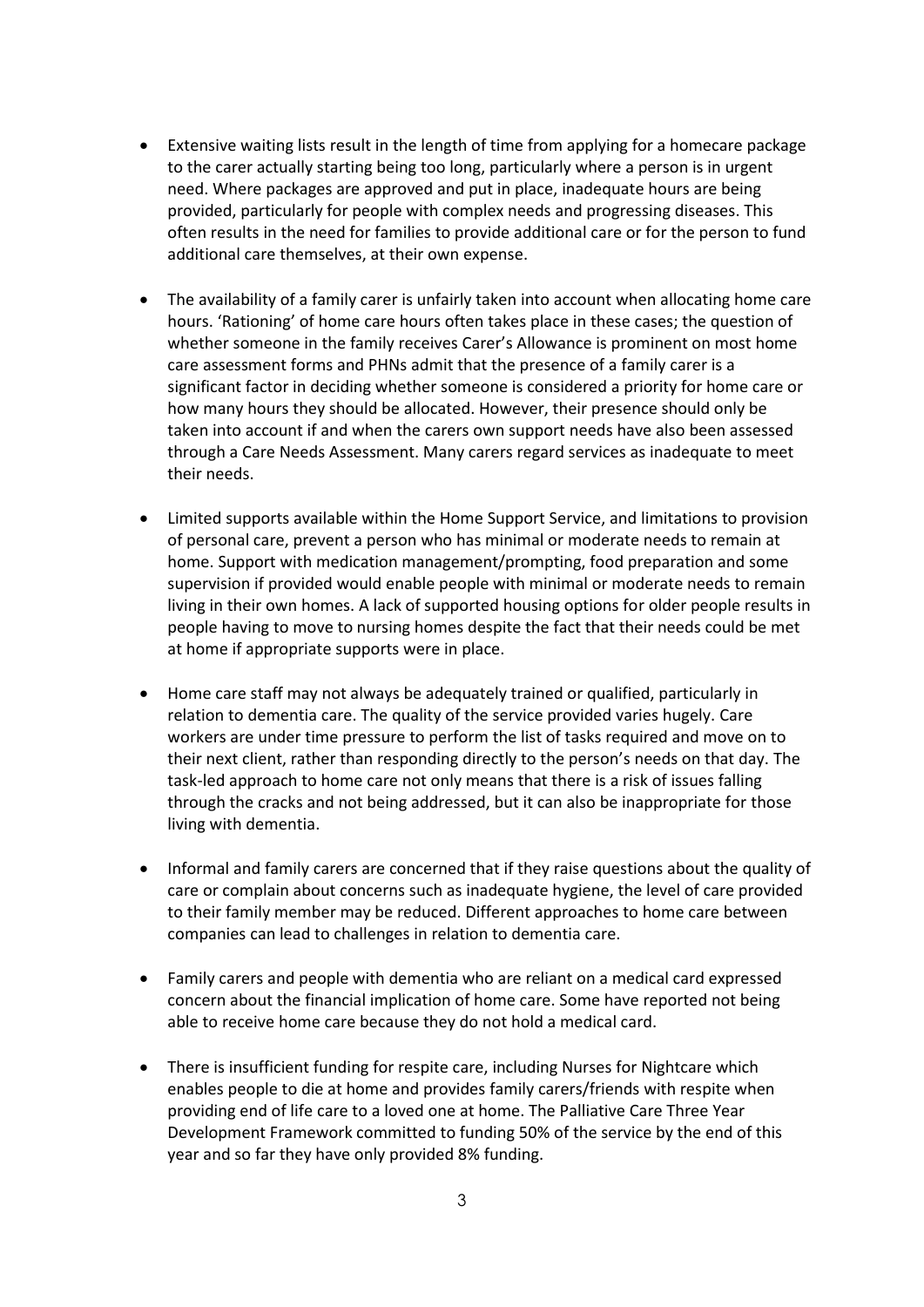• It is noted that women undertake the majority of unpaid care work and women depend on social infrastructure and public services to support their disproportionate care responsibilities. In Ireland, women and their families are increasingly reliant on private homecare services as they seek to balance caring and work. Lack of investment in public services and infrastructure will inevitably keep, or transfer back, care needs to the unpaid, undervalued and often invisible labour of women.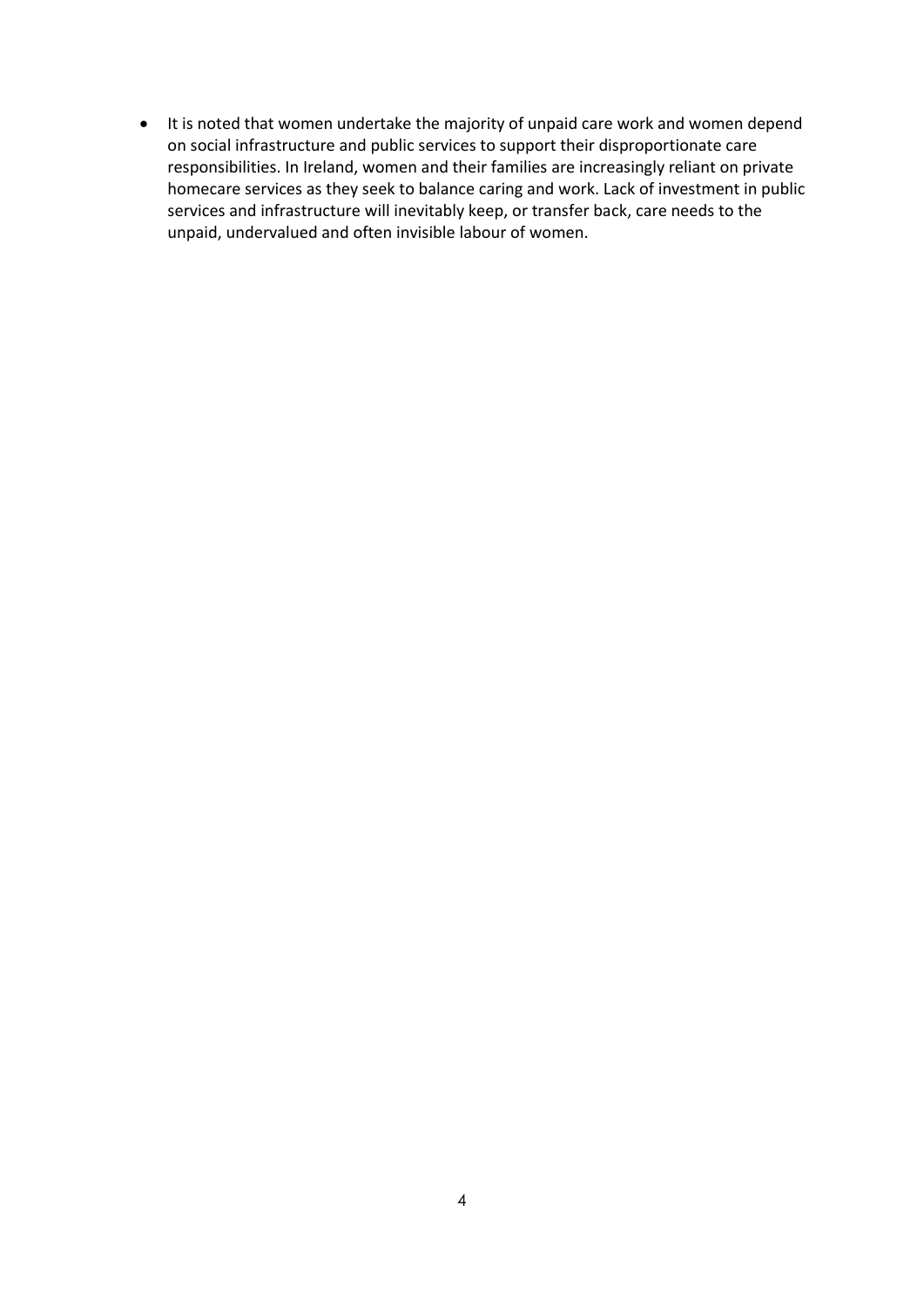## Appendix: 1



### **HCP Applications from 1 Large Urban Hospital, July 2019.**

# Appendix: 2 Experiences of people using Home Support Services

#### **Irish Motor Neuron Disease Association**

• We have a lady registered the IMNDA who has been in University College Hospital Galway (UCHG) for 16 weeks, although she has been deemed medically fit for discharge, because her multidisciplinary team have determined that clinically she should not go home until there is an adequate home care package in place that reflects the decline in her condition. The lady has a life-limiting, progressive illness.

She is in receipt of a 10 hour package but her team feel she requires 4 more hours and will not discharge her until these hours are put in place. Her assessment indicated she was no longer deemed a "fall hazard" because she is now wheelchair bound and thus requires fewer hours of care. While it was agreed that her package would not be reduced, this is not sufficient to allow this lady to be able to safely return home and so she remains in limbo in the hospital.

Not only is this unnecessary prolonged stay in the hospital extremely stressful and upsetting for the lady in question and her family as she has an extremely life-limiting illness, but it is also a huge waste of taxpayers' money as the cost of keeping this lady in hospital far exceeds the cost of the requested four additional hours per week it would take to allow her to return to her home.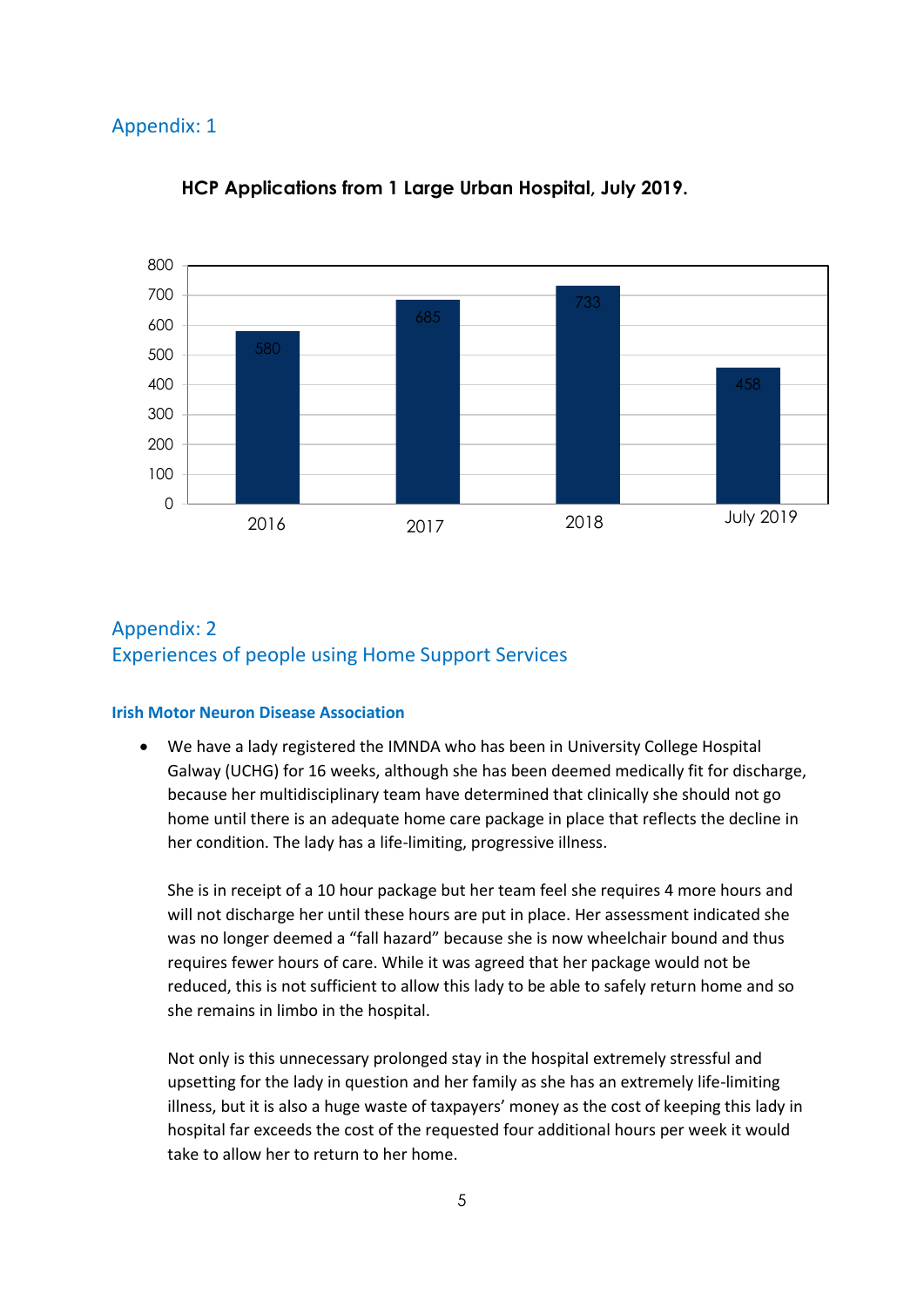#### **Family Carers Ireland**

- Family Carers Ireland has worked with a 94 year old woman who lives alone in a rural area. She has applied for home care hours to help her get up in the morning and get to bed at night but her family have been told that home care is currently frozen and there will be no new applications processed. The lady has fallen on a number of occasions and is now unable to be left alone. She refuses to leave her home or go into nursing home.
- We also worked with a 47 year old man with MS. He currently receives 5 hours of home care each week but his condition has deteriorated rapidly and he and his wife have been approved for an additional 10 hours per week. Despite being approved over a year ago, the family have yet to receive the additional 10 hours.

#### **MS Ireland**

• At MS Ireland we have worked with 45 year old man with MS and diagnosis of cancer, for which treatment is failing. His wife is his primary carer and they have an adult daughter who is working in Dublin but travels home by train for weekends to spend time with the family, especially at this critical time. The family live approximately one hour from the train station. The husband has applied to the HSE for an extra two hours home care to facilitate this journey as his wife will have to be absent from the home for the two hours to collect their daughter, leaving him alone. His application has not been refused outright but has been delayed, and the information they are receiving is that it is a funding issue.

The man is dependent on assistance for all activities of daily living, has continence issues and acute spasticity relating to his MS and is unable to mobilise even with assistance. Coupled with this are the side-effects of his cancer treatment and a prognosis which is uncertain, but not very optimistic.

He has a small allocation of hours from the HSE through a local provider but the additional hours are not forthcoming. This is causing great distress to the family given the uncertain cancer prognosis and the effects of living with MS and other comorbidities. Their experience is that of a service that is the least person-centred service imaginable. They continue on a waiting list and are fraught with the constant battle when they need to focus on other aspects of living.

#### **ALONE**

- At ALONE we have worked with a man who spent six months between three hospitals following a bad fall he had in his home. He was ready to be discharged after four months, but due to delays in accessing home care he remained in hospital for two months longer than he needed to.
- We are working with a woman in her 80s who is a carer for her 60 year old daughter, who has MS. The woman has had several strokes and had a home care package until she moved in to provide support to her daughter, whose condition has worsened in recent years. Now that she has undertaken a caring role and is in receipt of Carers Allowance, she cannot access home care herself.